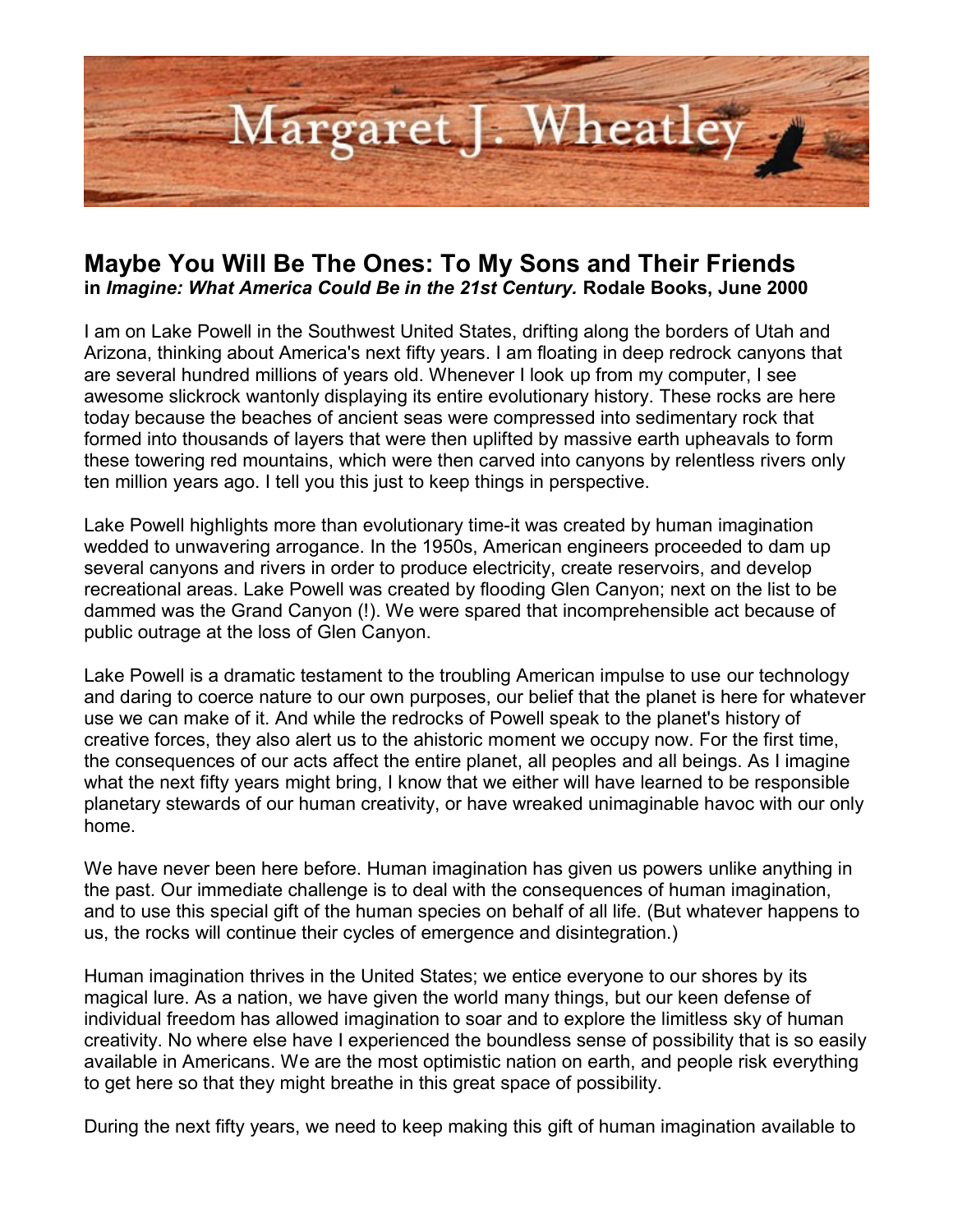the world. But our particular challenge as a nation is to use our creativity to embrace and support every living thing, not just a few of us. We will need to both raise and resolve this question: *How will we use our gifts of human imagination? Who do we need to be?*

Lake Powell is not my only companion as I think about this question. I am spending the week on a 54' houseboat with thirteen teen-age boys between the ages of 15 and 20. Lest you doubt my sanity or survivability, know that I learned a long time ago that my teen-age sons move as a clan, comfortable and happy only when surrounded by friends. This vacation was planned for the clan, not our family, and I am having a wonderful time on this houseboat in this redrock landscape tuning into life as seen by strong, creative, young American men.

The next fifty years depends on our young men and young women. In fifty years, they will be 65 to 70 years old. I expect they will not even know what "retirement" means-that concept will have long disappeared by then. This America I am trying to imagine is really theirs to create. What they do in the next five decades will be the determinant. The world they will have created by then will be the world their grandchildren inherit.

As soon as I realize that I am surrounded on this houseboat by one of the generations responsible for the future, I put aside my notes and ask if we can talk. Some are already gathered in the cabin and I ask them to tell me what they imagine for the future, when they are 65, what do they hope the world will be? Within minutes of beginning this conversation, other boys flock in, and soon all thirteen teen-agers are gathered around. For the next hour I just listen to them, honored that they want to be in this conversation with me. I revel in how intent they are, how no one drifts out of the room, how much they love being asked their views on something this big and important, how most of them have very strong views about the future, how they're in this conversation with each other, not just me.

This is what I hear them say: They want less hate. They fear for the planet. They want robots to do dull work. They want schools to stop being so awful. They expect pure (electronic) democracy by then. They want to stop violence. They want to stop being desensitized by the media to violence, suffering, warfare. They want families, they want to be loving, supportive parents. They want to stop taking America for granted.

I ask them what do you hope for? They reply: I want to know I've given my best, no matter what. I want a lot less negativity. I want the Second Coming of Christ. I want to know that I have encouraged another human being. I want children. I'm afraid to have children. I want something to happen that will unite us as humans-maybe this will happen if we make contact with extraterrestrials. I want to end the greed of corporations. I want to teach my family good values. I believe one person can make a difference, like Gandhi did. I don't think one person can do anything. I want us to stop being hypocrites and to take responsibility for our own behavior.

Who are these children, these thirteen beings camped in a houseboat among ancient redrocks looking into the future they will help create? They are wonderfully American-among these thirteen is one South African immigrant, one first generation American with parents from Argentina and the Cherokee and Chickasaw nations, many of northern and southern European descent, one with Choctaw nation ancestors, and one descendent of U.S. General and President, Ulysses S. Grant. President Grant's descendent has had a very difficult life and is in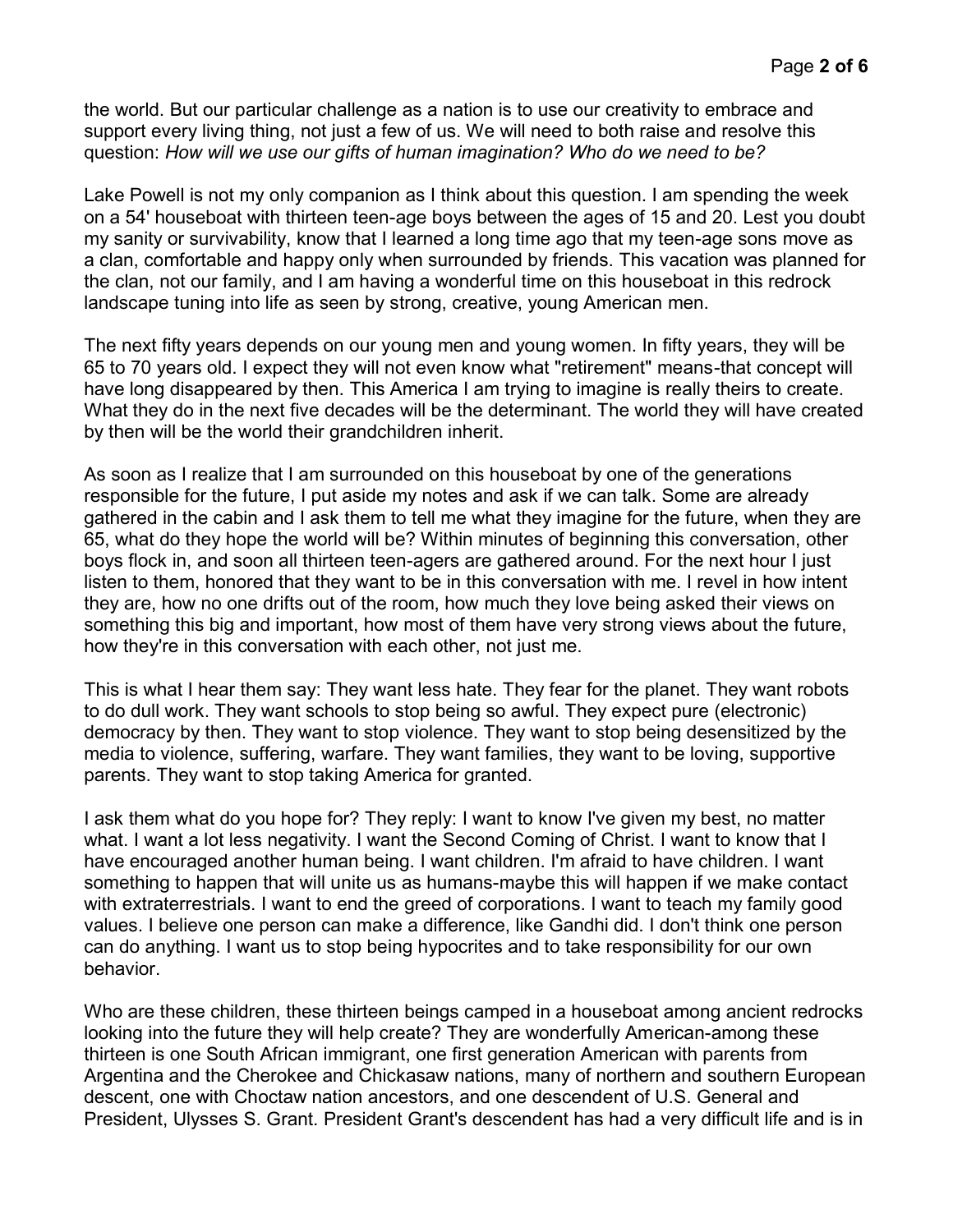foster care; many of the others (including my two sons) are children of divorce. Socioeconomic status ranges from struggling to make ends meet to easy affluence.

And they are representative of America in other ways. We all agree that we are living the American paradox. We know the things we do are destructive to the planet, or use too many of the world's resources, and yet we can't stop living the life we live. We want to help the environment, but every day of this vacation, we're burning up thirty gallons of carbon-based fuels to play on our jet skis. We want a world that works for all, but we willingly consume far too much of the world's resources as evident in our daily three bags of garbage. We know that the Earth is running out of critical resources such as water, but we ourselves run out of water on the boat because we don't appropriately monitor our usage. We want everyone in this world to enjoy a better life, but we can't stop ourselves from living the good life which we know is destructive to others.

One other thing I notice about them, not only in this conversation, is the quality of their relationships. Instead of the anticipated contesting, competing, and generally-expected macho behavior, I observe consistent levels of support and concern. When one young man freezes on a cliff, paralyzed by vertigo, three others work with him patiently and lovingly to help him down. Vertigo strikes him a second time on another hike, and again I witness an intense desire to help him. These incidents are never brought up, never thrown in his face.

And they don't even notice how different they are from earlier generations when competition kept us separate from each other. At night, they sit on the roof of the boat and write music together. There's no sense of individual ownership. One person develops a musical theme, others chime in with their instruments, and the banter back and forth is playful, excited, complementary to each other.

They love to create together-I watch them composing together, coaching each other, teaching each other, admiring each other's talents. I admire their talents also. One is a genius at creating websites; several are musicians; two are writers; four of them play high school football and are strong athletes. All in all they are funny, talented, and astonishingly convivial-with me, each other, and any adults who will pause to talk with them.

These young people not only care about each other; I am surprised by their sensitivity to human psychology. They seem to know what's going on at deeper levels; they use this awareness to explain each other's motivation--why any one is doing what he's doing. When any two start arguing or get angry at each other, there are others who step forward to help them work it out. I'm amazed at how well they process things-listening to all sides, figuring out ways to move into new behaviors, creating compromises. They are far more skilled than many adults I know.

Most of these children are embodiments of American optimism-they believe in themselves, each other, and the future. But surprisingly, they do not seem to act from the same fierce nationalism that has plagued many earlier generations, including mine. Their hearts are more wide open. The world they know is much smaller than the one I grew up in. They are connected to children all over the world through a global teen culture of music, movies, and sports. Many of us have (quite rightly) decried the loss of local cultures and the Americanization of the planet, but when I observe how easily my sons talk with teens they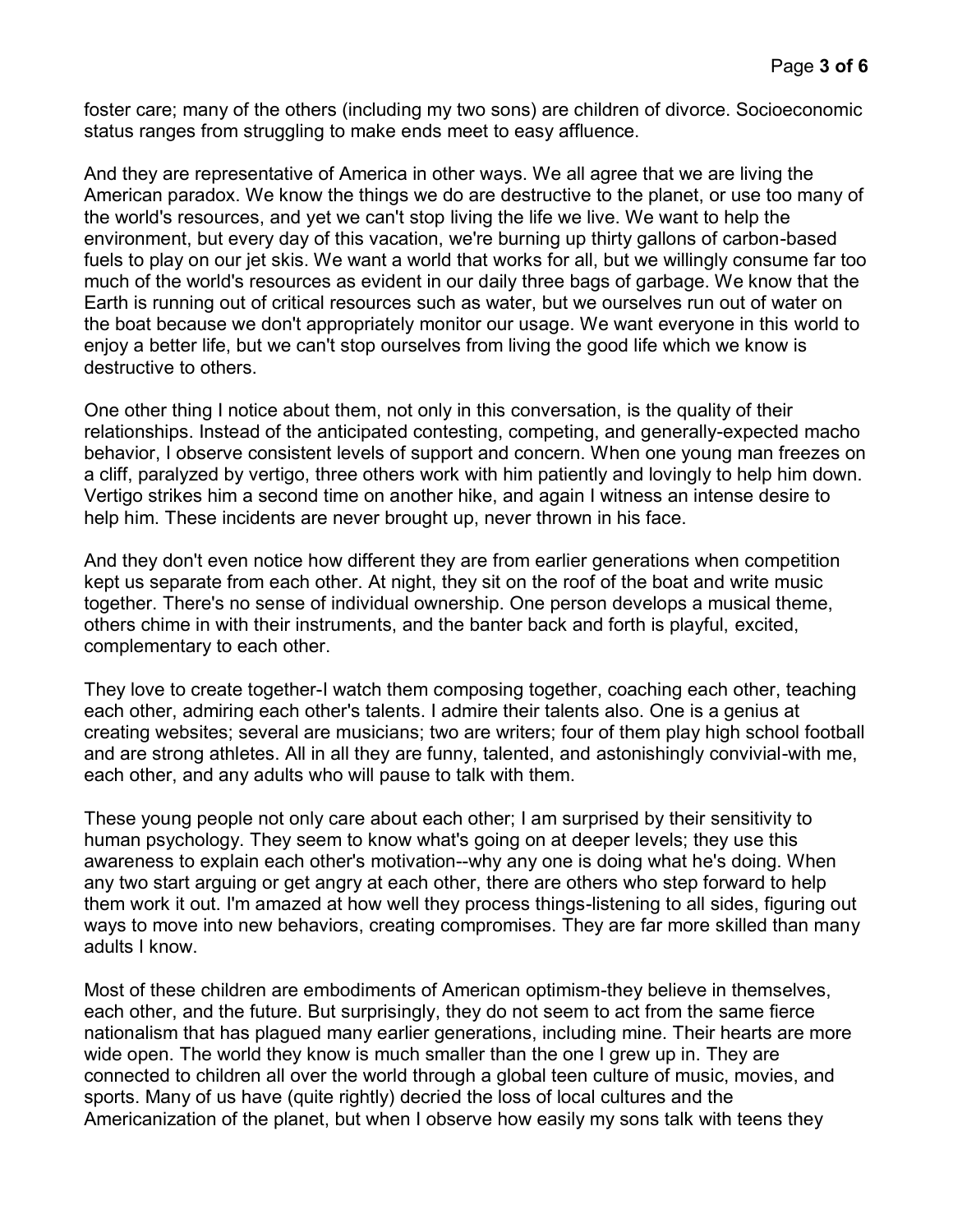meet in Brazil or Zimbabwe or Europe, I realize something good is happening as well. They don't have the concept of "foreigner." Their world isn't filled with strangers-they can instantly talk about a musician or a movie and have an energetic conversation where cultural differences dissolve. They live in a world that feels connected, not Americanized. It is impossible to motivate them by calling for traditional patriotism.

In the fifty years these children have to create something new, they can't create anything but a networked, boundaryless world. My generation has tossed these words around, but these kids live it. Even when they develop into "tight" groups, cliques, and gangs, they know there's a very big world out there that is as close as their music, TV, or computer screen.

So are my boat companions a "normal" group of teen-agers, those to whom I have entrusted America's and the planet's future? I hope so. I think these kids are quite typical, and I feel extraordinarily privileged to have lived with them so intimately for six days. Here is what I want to say to them. Thank you for letting me see you.

Thank you for being people that it's fun to be with, to think with, to dream with. Thank you above all for not taking at face value what my generation has believed and tried so hard to teach you. We would have you believe that the world is ruled by competition, that only the strong survive, that you must look out always and only for yourself, that to survive in this world you must practice deceit, greed, selfishness, and violence. We haven't taught you about honor, sustainability, community, or compassion. We failed to show you how to be wise stewards of the earth, how to care for one another, how to resolve conflicts peacefully, how to enjoy others' creativity as well as your own.

Yet miraculously, you are learning these things! These more humane capacities have captured your attention, more than our incessant messages to the contrary. Maybe you're reacting to watching your parents compulsive pursuit of self-interest and individualism. Maybe you're expressing the fundamental need of humans to be together. (As a species, for eons we humans have struggled to live together more than we have fought to be apart.)

I am excited that you seem to be figuring it out for yourself. I only want to encourage you in the direction you're already moving. If you pay attention to certain strengths you already have, then I believe that the future we talked about is truly possible.

**Here is one strength I see. You know how to enjoy each other's gifts.** You don't feel diminished by each other's talents. You take delight if one of you is a great guitarist, one writes terrific songs, one doesn't like music but loves computers, one plays sports, one plays computer games. You don't need to be alike. You seem to know that your diverse talents are your collective strength. I love how you revel in your diversity-this is something that other generations never figured out. If you keep reveling in how individual uniqueness adds to your collective ability, you will have moved past one of the most troubling issues of this time, this year 2000 when there are more than sixty wars going on in only 230 nations. Maybe you will be the ones to help all humans take the leap into the great gift of human diversity.

**Another strength. You need each other.** I believe we adults have inadvertently helped you here-we have ignored you, denied you, seen you as a problem. You learned to stay together because other generations couldn't or wouldn't invite you to join them. You learned to support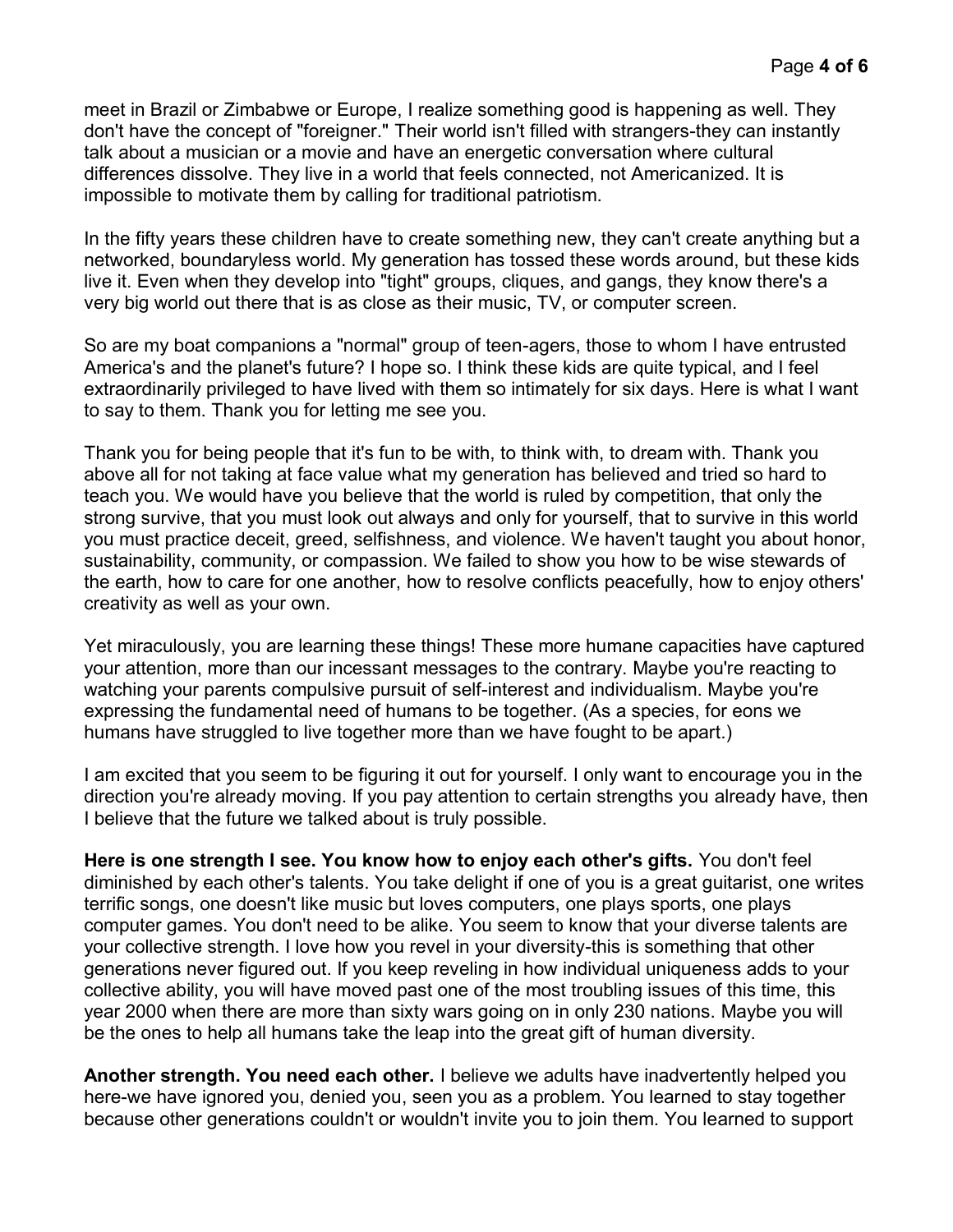each other when older people withdrew from you. (Outside of Columbine High School, you huddled in each others arms, guiding each other into sudden adulthood in a world where violence was random, but did make sense.)

I believe you understand more about the terrors of separation than I do-you experience so much violence, so much stereotyping, so much exclusion, that you must know that feeling separate does terrible things to the human spirit. I hope you can carry that awareness with you into adulthood-I hope you are the ones that hold onto each other and refuse to move into the competitive space of feeling better than, feeling different from, feeling holier than. To succeed where all we others have failed, you will have to hold onto your present sense of outrage over exclusion, and turn that anger into compassion. You will have to keep your hearts open rather than contract them. You will have to help rather than judge the kids all around you who choose to protect themselves by forming exclusionary groups. I hope you remember, as you said on the boat, that "you can't solve violence with more violence."

**Another strength. You love creating and you claim that freedom.** You do not tolerate nearly as much confinement, rules, repressive structures as I and your parents did. You walk away from disrespectful employers, boring work, uninteresting activities. As parents, we have been quick to criticize you-we fear you have no work ethic, no standards, no values. But you make me hopeful, because your refusal to conform and comply might save you from being diminished. I see you standing up for who you are, I see you reclaiming the freedom and respect that every human spirit requires if it is to flourish. If you are successful here, you will have claimed a future where many more people feel welcome to offer their unique creative gifts.

Here is something I'm not sure you know. These three strengths must work together. Things go terribly wrong when only one is emphasized. Many generations and civilizations have failed because they supported only one of these essential aspects of human nature. In America, we have fought to develop and sustain individual freedom, and we have ended up with a litigious society where everyone knows their "rights", but few know how to be in community. Many indigenous cultures honor the diversity of individual gifts, but hold those gifts as belonging to the community. Individuals are not free to express themselves as they might want; they are there to serve the community, not themselves. Many societies know the human need to be together, but they build up their collective by separating themselves, drawing hard barriers between themselves and others. This is the world you grew up in, a world populated by enemies and strangers, where ethnic wars, genocides, and border conflicts predominate.

And now it's your turn to experiment with the mystery of human society. What will be its next form? You may be the ones who learn how to weave these three strengths together, a swirling spiral of our unique gifts, our desire for community, and our need for individual freedom. If you figure this out, we will move forward as a planetary community where people experience what it means to be fully human. I believe this is the next evolutionary leap of our species-how to take our diversity, our personal freedom and our creativity, and use it to create a planetary community where all life can flourish. No generation before you has figured this out, but we've chronicled our experiences and they are there to help you.

None of these three human strengths is particular to Americans--they are common human longings-but because you are maturing in America, you have the gift of freedom and